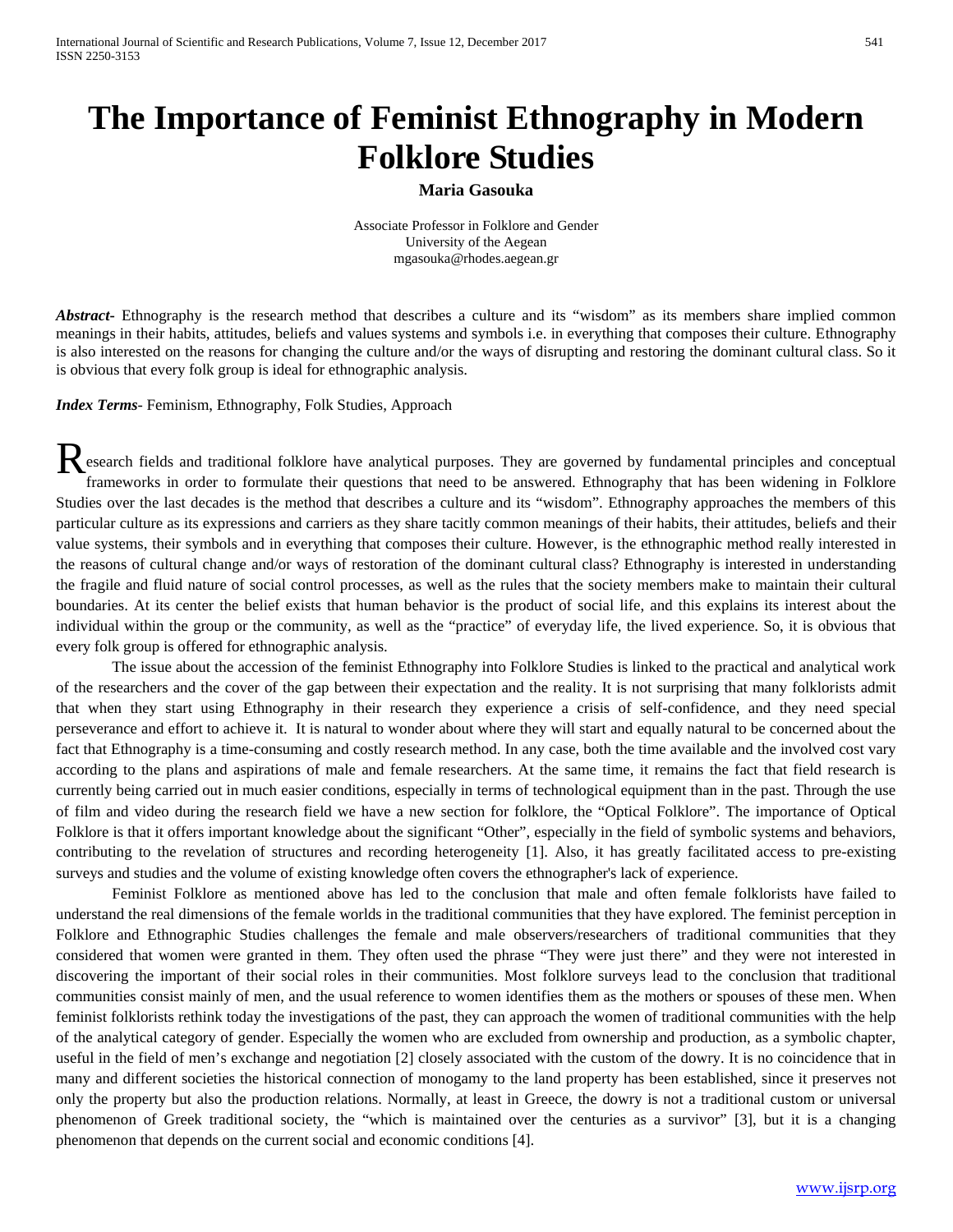International Journal of Scientific and Research Publications, Volume 7, Issue 12, December 2017 542 ISSN 2250-3153

Also, in the most communities that investigated by folklorists, the reproductive role of women was greatly underestimated as it was under the control of their husbands and their family environment. Women in traditional communities worked for a long period of their lives as men "producers", which ensured at the "lucky" ones social recognition and prestige [5]. This is a part of the wider social control that exists for the women in traditional communities, that grid of methods with which the community leads its members to adopt behaviors, measures, rules of morality, etc. which they consider socially "normal" and "good" and which have a strong gender dimension. In traditional (and in some contemporary) societies, the myths and fairy tales, the collective community imaginary and its representations, the "forbidden" and the indolent, etc. are important tools of community control and a fact that is profoundly political. Thus, we think it is necessary in the above context the review of a series of "sensitive" issues from a gender perspective. For example, the extent and content of femininity, the violence against women and in particular their involuntary abductions that often resulted in the obligation to marry their rapist, the family and community control of virginity and its function as a material value during the wedding negotiations, the gender division of ethics, the concepts of honor and shame, and their connection to the community post of male superiority, etc. From our point of view folklorists, especially in Greece, can no longer treat sexuality as a taboo or as non-existent in the context of folk culture [6]. About fifteen years ago, in Finnish folklore Sarkar-Arola [7] speaking about the "heterosexual matrix" studied the construction of heterosexuality in her work "Magic, Body and Social Order" through the customs and rituals of pregnancy, childbirth and postpartum. In their context heterosexuality does not arise "naturally", but it is constructed socially, it is not self-evident and that is why it needs to be evident through ritual and often magic. Also the Discourse that their members articulate and which is very important to feminist ethnographers and/or the ritual speech as it is recorded, it often conceals and reveals, apart from the genders, other kinds of irresistible instincts [7]. We should not forget that Rousseau [8] is the first who introduced the view/idea about linking gender inequality to individual property and surplus wealth. Engels [9] accepts this opinion and recognizes gender asymmetry as a primary and fundamental distinction and provides the major difficulties of its overcome. But all these symbolic structures, rituals, etc. can only investigated in connection with the difficulties and obstacles which arise from the socio-economic conditions that govern the lives of the people of the different communities and which are the basis of a difficult daily routine. However, we do not claim that women have been inactive victims at the male-dominated traditional communities of which they were members.

On the contrary women have always been visible and with a continuous presence in folk culture, unlike the "other", the folk culture in which they were not invisible and their presence was occasional and discontinuous. The presence of women in folk culture governs by a dialectic contrast: from the one they consent, accept and internalize the mastery of men and on the other hand, they are not remaining non-participatory or passive. They interfere in the creation of this culture, influence its formation, enrich it and become not only its operators but also those who transmit it to future generations [10] [11]. In the framework of folk culture, the negotiating power of women is visible. Women play a decisive role in the shape and operation of the community structures, such as neighborhood communication networks [1] or female networks that perform religious duties. And if in the real world women need to confront with the prevailing community ideology and its grid of gender prejudices claiming a place in the public life; in the sphere of magic and metaphysics they appear to dominate [1].

Women have been displaced from the world of rationalism, i.e. from the logic of the social organization where men prevail, they turn to the world of the irrational and the transcendental, to the one which consists of religion, dreams, riots, spells and mischief, mediation with the transcendent, care of the dead, passports and especially the rites of transition to the "other world" [12]. It is not difficult to link the ambiguity of the woman's position with her unbroken resistance and the conflict that this entails. Its dedication to religious function is without a doubt an effective way of entering the public space from the other door. Exactly the same ambiguity has the Fairies which an essential feature of social life [13].

Feminist folklorists soon understood that they called, through Ethnography, to overcome the andocentric of the dominant research. They study the different categories of women within the same community or group, reveal all their real living conditions, break the patriarchal silence that surrounds them and evaluate their social contribution. Searching through Ethnography the female worlds and their essence, it is necessary to take into account the fact that usually the unequal and discrete relationships within the traditional communities and other folk groups are surrounded by the strongest with prestige, leading to their deterioration, the prestige to intensify [1]. So, in spite of the depreciation that has been for a rather long time, folklorists with a conscience of gender can boast that they have contributed and they continue to make a significant contribution to the new orientations of folk science and, in particular, to its negotiation with post modernity [14]. They also considered the issues of interdisciplinary, gender-specific and inter culturality crucial for the evolution of science [11]. At the same time, they highlighted the importance of ethnographic research on Folklore and they argued that the detailed categories "Gender" and "Sexuality" often guided both the choice of the research method and the phenomena they decided to study. In their view, the relationships between theory and research, but also the relationship between science itself and the folklorists is becoming more fluid, as open discussions substitute planned interviews and friendly relationships substitute standardized relationships between researchers and their research subjects [6] [11]. This is the collective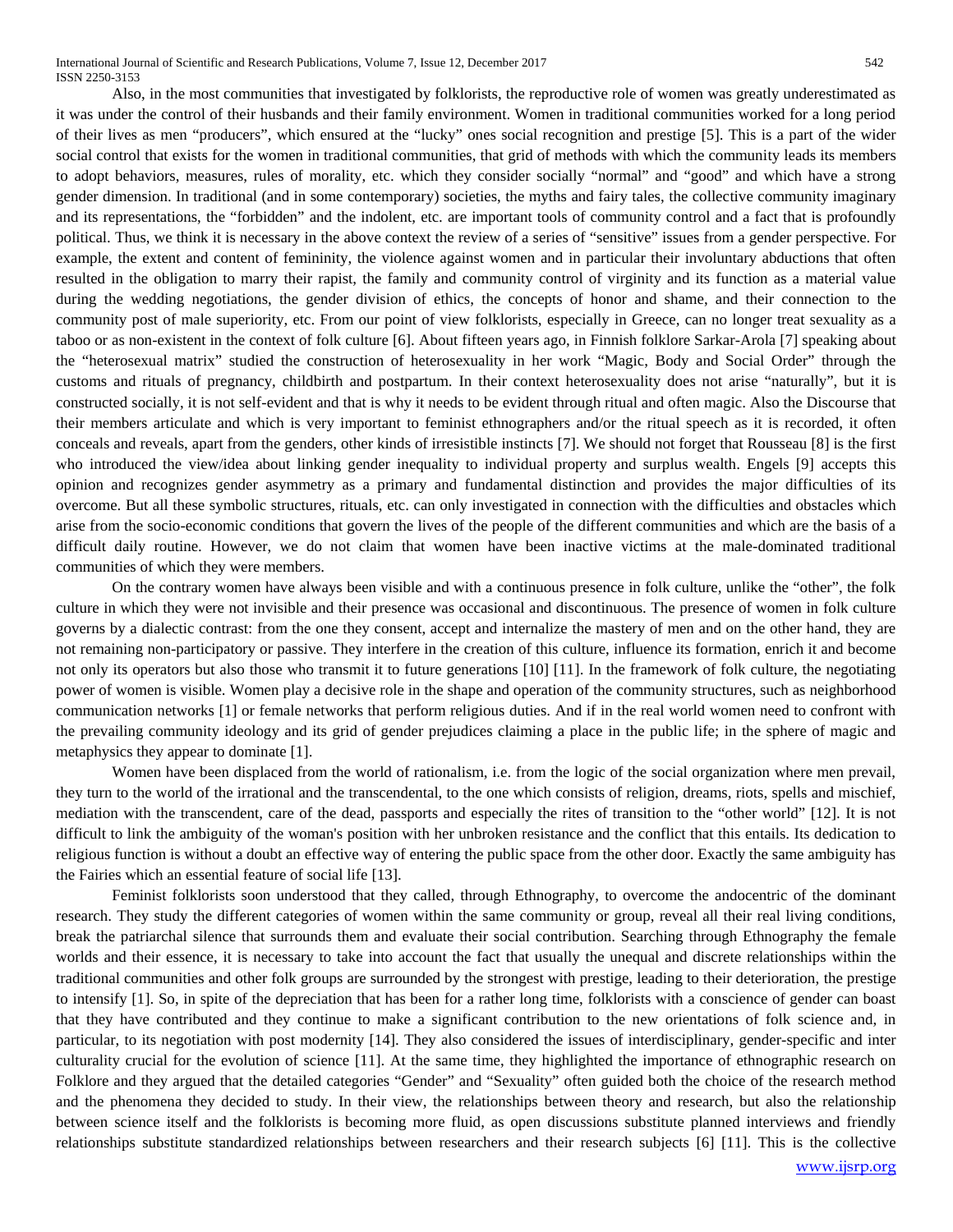process where researchers and participants in research negotiate meanings, identities and texts, with the last ones to intervene decisively in the process and interpretation. Finally, they argued that Ethnography, which includes in its context the category of the "Other", is crucial for modern folklore studies [14].

Feminist ethnographic research in modern folk studies is based on the following axes: a) the recognition of gender diversity, b) the necessity and the importance of a survey that focuses on women under their own perspective, c) the initiation of the research with an in-depth study of the social status of women and the predominant community culture of genders, the exploration of those factors that explain the inferiority and subordination of women, or the forms of power which they have, d) The historical evolution and possible differences in the social roles of genders and the historical relationships between them in combination with the changes in reproductive forces and relationships that may have occurred in the community, e) the critical evaluation of data from a gender perspective. However, it is important to point out that all the above is not an easy task, in the absence of more comparable information, but sometimes also of the inability of members of the community or of the folk group to the researchers intentions. However, as Sachs [15] notes researching rural women's groups, studying the invisible, looking at the unpretentious, looking to find out why a series of events (many of which are associated with peasants) are systematically ignored. By mimicking Stone [16] and paraphrasing her, we would speak of Ethnography of "neglected knowledge" which among other things explores how and why the knowledge associates with the female reality, and in the context of the folkloric studies deleted or is not part of the scientific rules. And this is exactly which makes feminist Ethnography valuable to the women of Folklore: the fact that it makes the invisible visible, the insignificant significant the fact that it puts women in its "scene" as worthwhile "actors" approaches them as subjects rather than objects. Beyer and Holtzblatt [17] point that Ethnography: a) articulates the uninhabited and silent knowledge that is essential to the success of research and b) in its context usually insignificants or invisible details are transformed into visible and exploitable research material. The introduction of feminist Ethnography into Folklore Studies was based on the dual status of women researchers as folklorists and women. Women researchers have managed to prove that the focus on the lives of women in traditional communities and folk groups had as consequence the redefinition of men's life [18] [19]. At the same time, they proposed to the predominantly male models of folk theory alternative and often oppositional models that integrate female experience into the study of folk culture [10] [11]. Also, they highlighted the importance of ethnographic research in Folklore and they supported how the analytical categories of "Gender" and "Sexuality" have often both guided researchers to the choice of the research method and its subject.

In conclusion, we note that Ethnography in the context of Folklore Studies, apart from gender relations, can of course have as its object the real and symbolic universe of a community or folk groups, customs, habits, networks of cooperation, exchange, power structures, etc. What, however, is the emergence of the world of the community or of the folk group from the perspective of its own "actors". Ethnography must be the product of cooperation and its content to be judged and accepted by the subjects of the research as a reasonable and adequate description [20]. The younger generation of women and men folklorists has now surpassed the arbitrary and deeply ideological division between folk and traditional culture. They focus on "folk cultures", on the interactions of the specific cultural systems; they explore the role of modern folk culture and its actors, the folk groups of the city in its political and social life. We could say that in a totally unusual way we are inadvertently returning to a similar proposal by Herder, at least a century before the appearance of Sociology, Folklore and Anthropology. This new concept of folk culture results in a transformation of modern folkloric studies and the redefinition of many of their research fields that characterized by interdisciplinarity.

## **REFERENCES**

- [1] Dimitriou, S., (2017). *Social Evolution and Power Relations. The Methodology of Human Sciences*. Athens: Alexandria.
- [2] Gasouka, M. (2008). *Sociology of Folk Culture, Volume II: The Gender under the Veil.* Athens: Psifida.
- [3] Meraklis, M. (1984). *Greek Folklore. Social Configuration*. Athens: Odysseus.
- [4] Gasouka, M. (2014). *Sociological Approaches of Gender. Issues of Power and Hierarchy. 3th Edition*. Athens: Diadrasi.
- [5] Yocom, M. (1985). "Woman to Woman: Fieldwork and the Private Sphere". In Jordan, R. and Kalcik, S. (eds) *Women's Folklore, Women's Culture*. Philadelphia: University of Pennsylvania Press. pp. 45-53.
- [6] Collins, A. (1990). *Folklore Fieldwork: Sex, Sexuality, and Gender*. Kentucky: University Press of Kentucky.
- [7] Stark-Arola, L. (1998). *Magic, Body, and Social Order*. Helsinki: Studia Fennica.
- [8] Rousseau, J.J., (1965) *Discours sur l' origine et les fondements de l' inegalite parmi les homes*. Ρaris: Gallimard
- [9] Engels, F. (1975). *The Origin of the Family of Individual Property and the State*. Athens: Themelio.
- [10] Gasouka, Μ. (2006). *Sociology of Folk Culture, Volume I: Essays of Social Folklore*. Athens: Psifida.
- [11] Gasouka, M. & Foulidi, X. (2012). *Contemporary Horizons of Folk Studies, Conceptual Framework, Research, Gender, Internet, School*. Athens: Sideris.
- [12] Seremetakis, N. (2008). *The Last Word in Europe The End - Feeling, Death, Women (4th edition)*. Athens: Livanis.
- [13] Skouteri Didaskalou, N. (1991). *Anthropological on the Female Question*. Athens: The Citizen.
- [14] Kousaleos, N. (1999). "Feminist Theory and Folklor". *Folklor Forum,* v30(1/2), pp 19-34.
- [15] Sachs, C. (1983). *The Invisible Farmers: Women in Agricultural Production*. Totowa, N.J.: Rowman & Allanheld.
- [16] Stone, E. (1990). *Claiming the Third Story: The Challenge to White Feminists of Black Feminist Theory*. Mimeographed: Brandeis University.